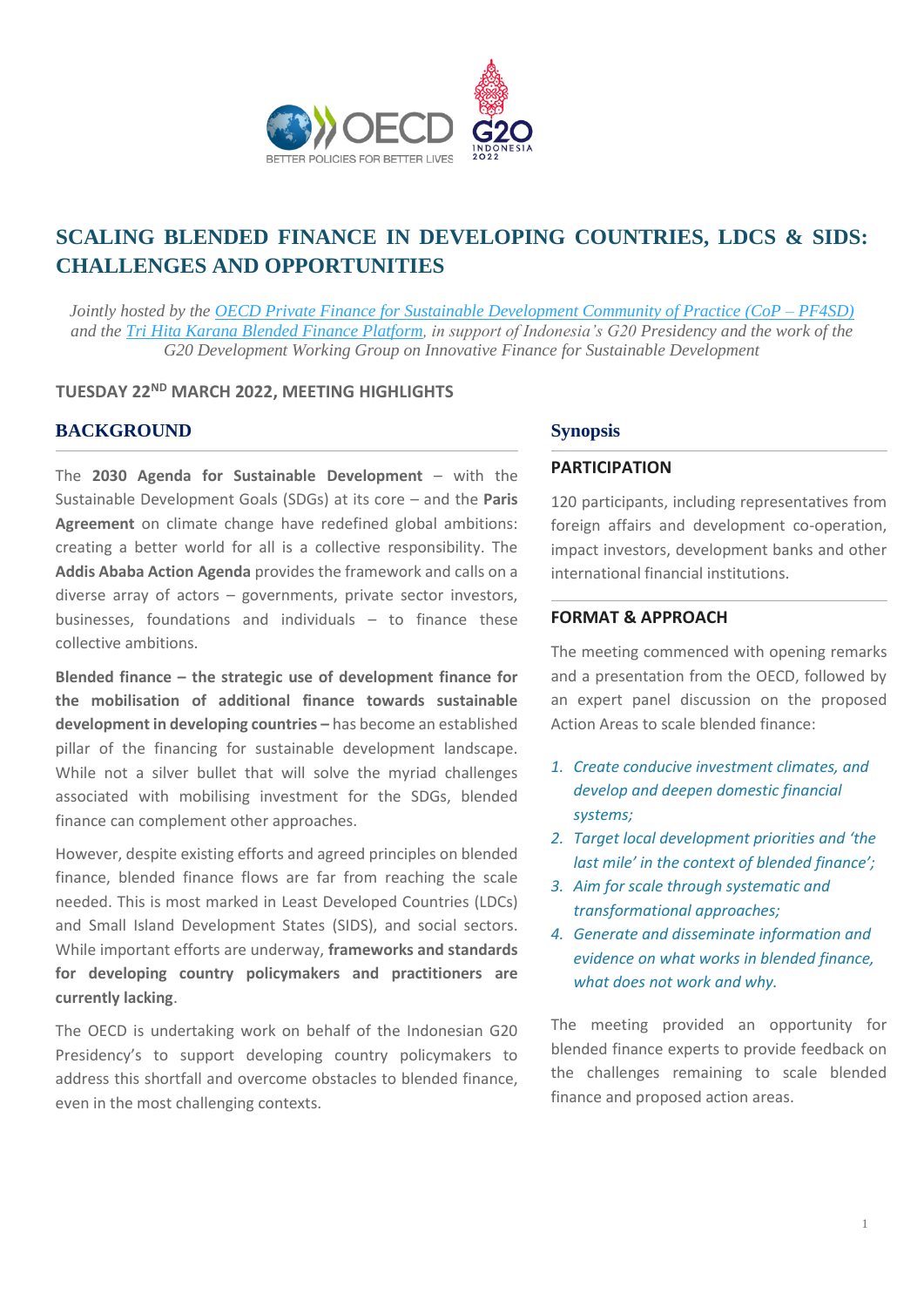#### **OPENING REMARKS**

Haje Schütte, Senior Counsellor and Head of the Financing for Sustainable Development Division at the OECD, opened and highlighted the three objectives of the meeting: reflect on main challenges to bring blended finance to scale in developing countries; gather insights on success factors and lessons learned in scaling blended finance; facilitate discussions around the proposed action areas for developing countries to bring blended finance to scale.

In her opening remarks, Ibu Raden Siliwanti, Director for Multilateral Funding, Ministry of National Development Planning of Indonesia (Bappenas), outlined that the Indonesian G20 Presidency aims to develop '*G20 Principles for Scaling Up Private and Blended Finance in Developing Countries, LDCs and SIDS'*. These principles will take a developing country perspective to create a vision for developing country actors to actively and effectively engage in blending and bring it to scale. The principles will build on existing frameworks and standards such as those from the Tri Hita Karana Blended Finance Platform, the OECD Development Assistance Committee and the Development Finance Institutions. This emphasis on developing country actors can serve as a powerful tool to harness the full potential of blended finance, including by addressing enabling environments for investments as well as implementation and capacity gaps that impede blended finance to reach scale.

Ibu Siliwanti further highlighted the need for effective partnerships among stakeholders to unlock private capital for local development priorities and highlighted the relevance of the private sector – as a vast source of capital, knowledge, technological innovation and job creation – for sustainable development in developing countries. Advancing the blended finance agenda in developing countries can create avenues to tap into these sources and enable them to grow further through access to private capital at scale. G20 blended finance principles will be critical to ensure a common vision exists to guide coherent and consistent efforts of bringing blended finance to scale.

# **SCENE-SETTING PRESENTATION: CHALLENGES, OPPORTUNITIES & PROPOSED ACTION AREAS TO SCALE BLENDED FINANCE**

Paul Horrocks, Manager of the Private Finance for Sustainable Development Team at the OECD, kicked off the discussions with a presentation of recent OECD data and research on private finance mobilised across regions and sectors, and the roadblocks to blended finance reaching scale in particular LDCs and SIDS.

Indeed, there is a critical shortfall: private finance mobilised has experienced a downward trend since 2018, at a rate of 6% per year on average from 2018- 2020. **68** 



Importantly, only 10% of which was mobilised in LDCs and 7% towards social sectors respectively across the same time period. **By contrast**, 86% was mobilised towards banking and financial services from 2018- 2020.



Mr Horrocks framed the challenges to implementing and scaling blended finance in developing countries threefold: (i) missing frameworks for developing country actors; (ii) reaching social sectors, such as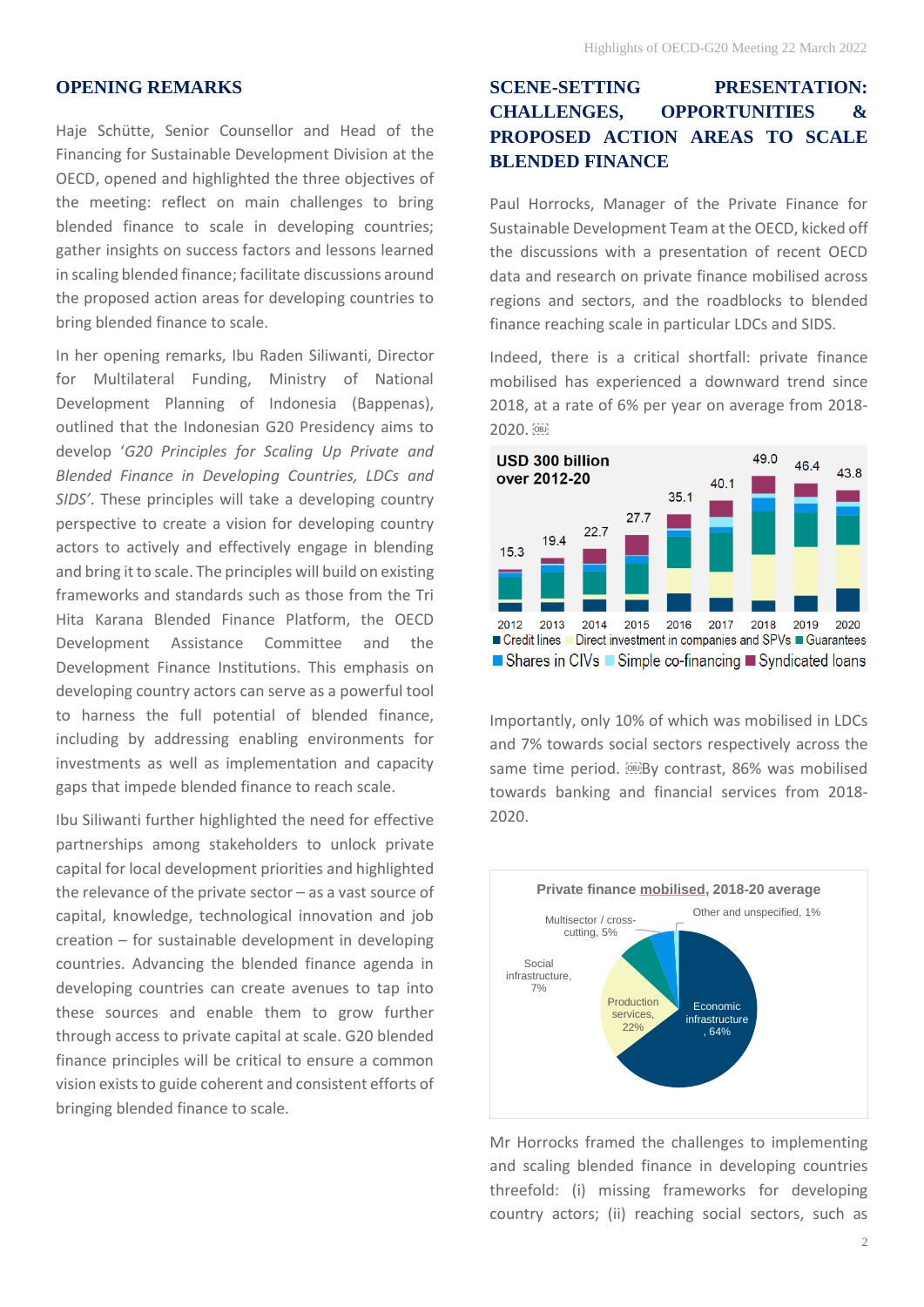public health, water supply and sanitation, and (iii) capacity in developing countries, in particular LDCs and SIDS.



The four Action Areas proposed by the OECD (below) represent an important step in providing a vision for developing country actors to more actively and effectively engage in blending and address these gaps.

Create conducive investment climates, develop and deepen domestic financial systems

Target local development priorities and define 'the last mile' in the context of blended finance

Aim for scale through systematic and transformational approaches

Generate information and evidence on what works in blended finance, what doesn't work and why

### **SUMMARY OF DISCUSSIONS**

*Moderated by: San Bilal, Head of Economic Transformation and Recovery at European Centre for Development Policy Management*

# ACTION AREA 1. CREATE CONDUCIVE INVESTMENT CLIMATES; DEVELOP AND DEEPEN DOMESTIC FINANCIAL SYSTEMS

Sarah Alade, Special Advisor to President Buhari of Nigeria, stressed that private sector investments would be limited without an active government that tackles investment barriers head-on. Further, blended finance cannot be considered in a vacuum, but that its success is interlinked with macroeconomic stability.

Examples of good practice from Nigeria underlined these points. For instance, Nigeria's new 5-year development programme will see the introduction of legislative laws and reforms specifically targeted towards creating a more conducive investment environment. Complementary to these reforms, the infrastructure sector has already benefitted from

blended finance in Nigeria, including with the support of GuarantCo where the private sector was mobilised at scale into a number of projects.

# ACTION AREA 2. TARGET LOCAL DEVELOPMENT PRIORITIES AND 'THE LAST MILE' IN THE CONTEXT OF BLENDED FINANCE

Executive Secretary of the United Nations Capital Development Fund (UNCDF), Preeti Sinha, spoke to the need to promote local financing priorities and reaching the "last mile". Ms Sinha stressed that the 46 LDCs represent frontier markets that are investable with the support of institutions that have the capacity to reach contexts where other development finance actors might be constrained due to deal size or a lack of local expertise, regulation and infrastructure among other factors. Given their potential for economic growth and entrepreneurialism, Ms Sinha emphasised the need to channel more blended finance towards small and medium-size enterprises, which have the potential to break the poverty cycle, in addition to other target sectors such as digitalisation and local infrastructure. Additionally, Ms Sinha provided examples of increasing financial inclusion at (i) the institutional level through supporting e.g. local pension funds to participate in blended finance activities and (ii) and the individual level through e.g. loan repayments used to provide credit ratings allowing women entrepreneurs to borrow from local banks.

Participants echoed the need for blended finance to be rooted in a strong development rationale that is in turn grounded in national and local development priorities, as demonstrated by clear evidence of the long-term investment opportunities, jobs and other benefits created.

# ACTION AREA 3. AIM FOR SCALE THROUGH SYSTEMATIC AND TRANSFORMATIONAL APPROACHES

Mr. Amar Bhattacharya, Senior Fellow at the Brookings Institution underlined that the 2030 Agenda cannot be achieved without developing countries. Complementing Mrs Alade's intervention, Mr Bhattacharya emphasised that blended finance